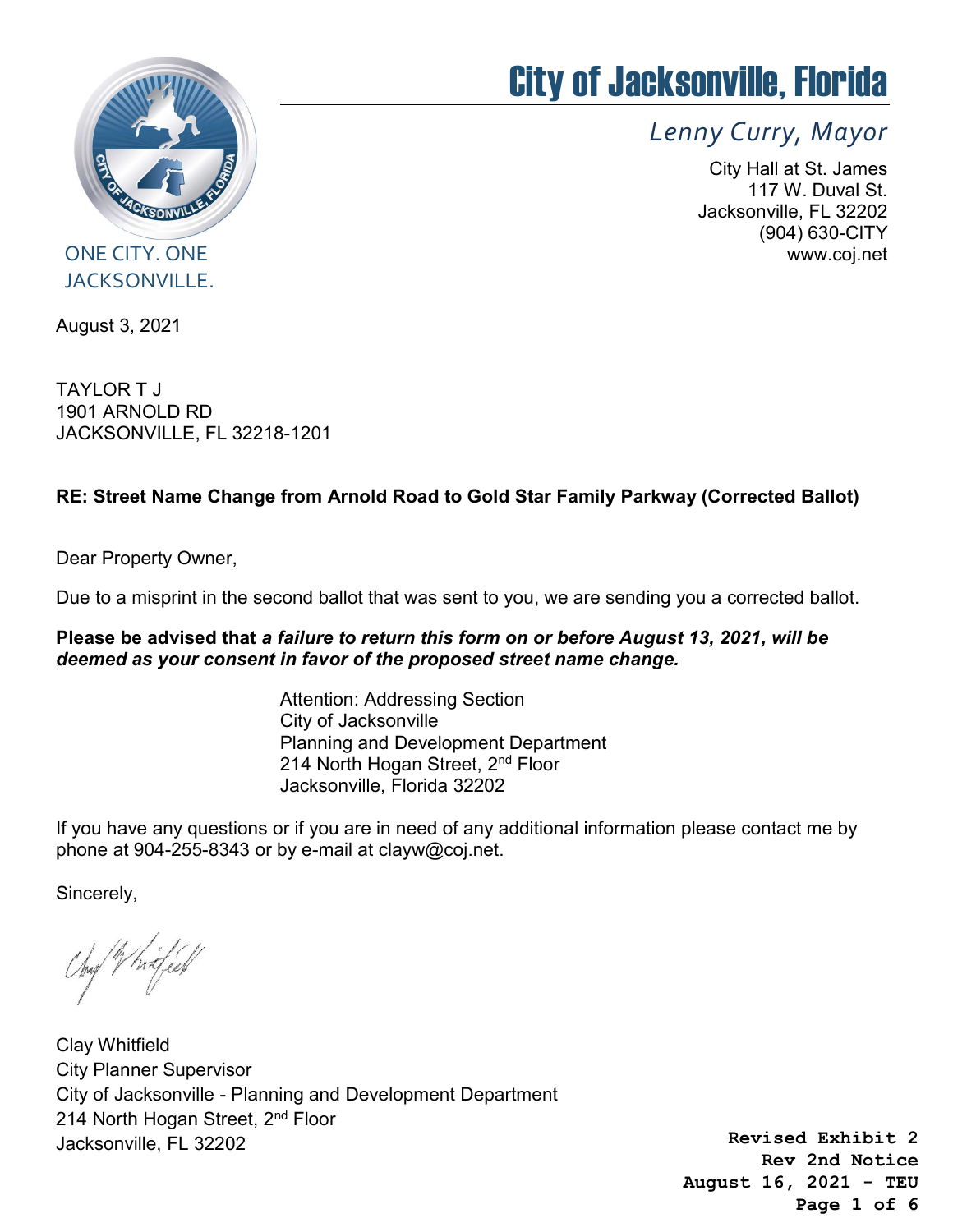## Street Name Change Form

I understand and acknowledge that the proposed street name change will establish a new street name on the street in which my property, identified as RE# 019600 0050, is located. The proposed street renaming will cause the addresses along the roadway to change in order to identify the new road name within the assigned address.

Please indicate your preference concerning the proposed street name change below.

| owner of property identified as Real                                                  |
|---------------------------------------------------------------------------------------|
| (Print Property Owner Name)                                                           |
| Estate Number (RE#) 019600 0050, do hereby (consent or object) to the<br>(Circle One) |
| proposed street name change to establish a new street name of                         |
| "Gold Star Family Parkway" on the roadway from which my address                       |
| is assigned.                                                                          |
|                                                                                       |
| Signature of Property Owner:                                                          |

Date: \_\_\_\_\_\_\_\_\_\_\_\_\_\_\_\_\_\_\_\_\_\_\_\_\_\_\_\_\_\_\_\_

If the form is signed by an agent of the property owner, then please include an agent authorization form or other form of documentation that establishes your legal authority to sign on behalf of the property owner.

> **Revised Exhibit 2 Rev 2nd Notice August 16, 2021 - TEU Page 2 of 6**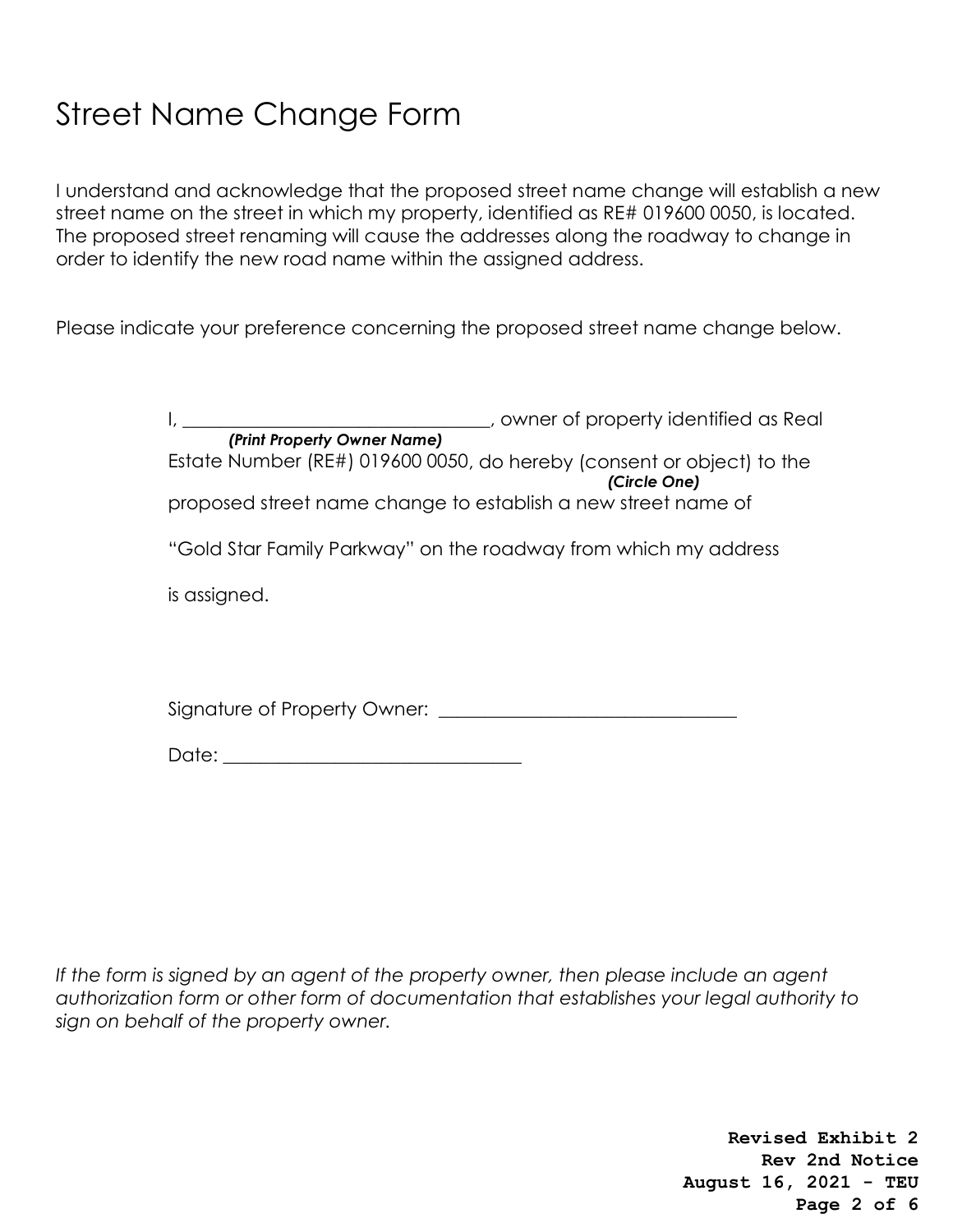

# City of Jacksonville, Florida

Lenny Curry, Mayor

City Hall at St. James 117 W. Duval St. Jacksonville, FL 32202 (904) 630-CITY www.coj.net

### ONE CITY. ONE JACKSONVILLE.

August 3, 2021

BRATCHER MICHAEL E SR 2411 ARNOLD RD JACKSONVILLE, FL 32218-1201

#### RE: Street Name Change from Arnold Road to Gold Star Family Parkway (Corrected Ballot)

Dear Property Owner,

Due to a misprint in the second ballot that was sent to you, we are sending you a corrected ballot.

#### Please be advised that a failure to return this form on or before August 13, 2021, will be deemed as your consent in favor of the proposed street name change.

Attention: Addressing Section City of Jacksonville Planning and Development Department 214 North Hogan Street, 2<sup>nd</sup> Floor Jacksonville, Florida 32202

If you have any questions or if you are in need of any additional information please contact me by phone at 904-255-8343 or by e-mail at clayw@coj.net.

Sincerely,

Clay Whitfield City Planner Supervisor City of Jacksonville - Planning and Development Department 214 North Hogan Street, 2<sup>nd</sup> Floor Jacksonville, FL 32202

**Revised Exhibit 2 Rev 2nd Notice August 16, 2021 - TEU Page 3 of 6**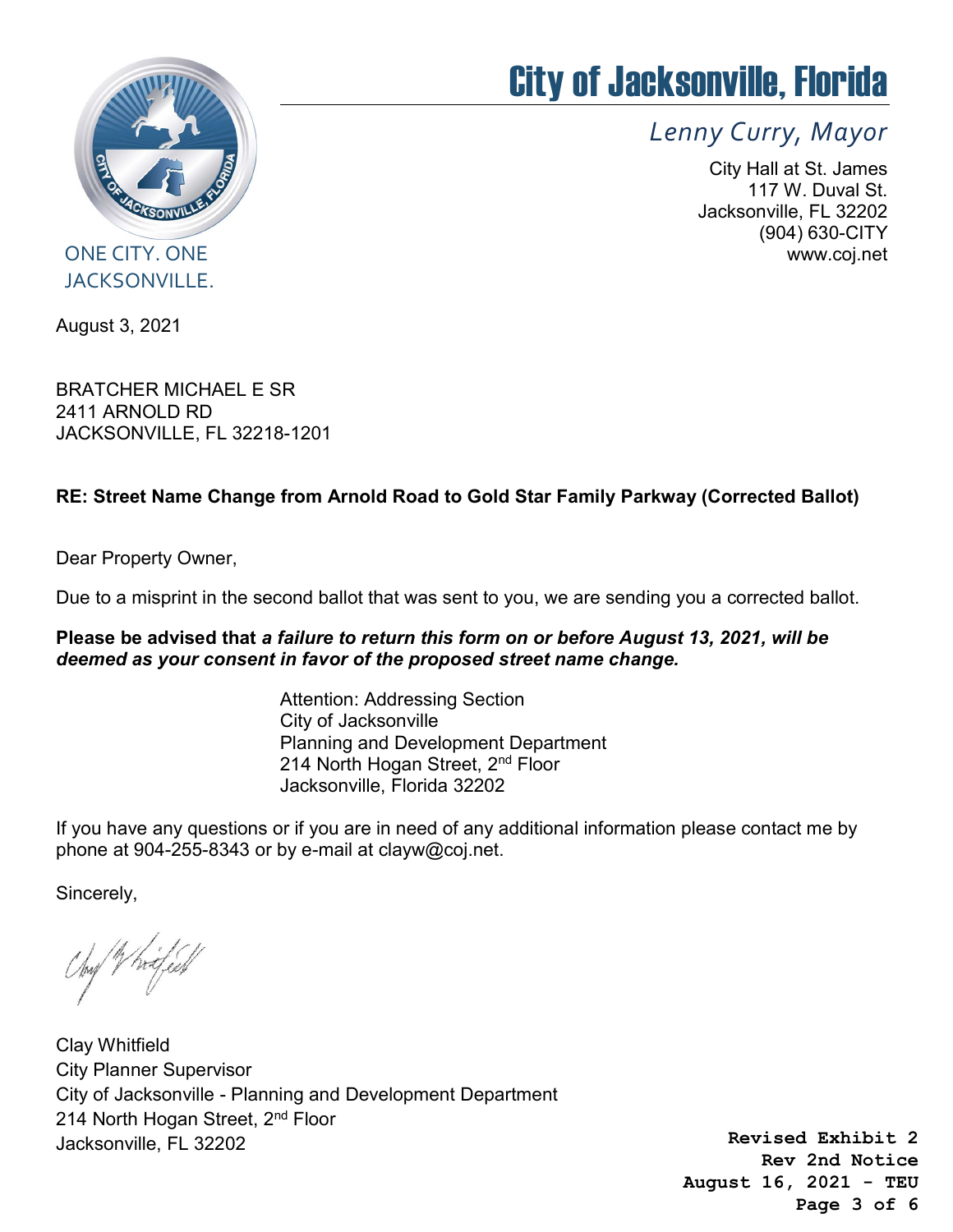## Street Name Change Form

I understand and acknowledge that the proposed street name change will establish a new street name on the street in which my property, identified as RE# 019577 0030, is located. The proposed street renaming will cause the addresses along the roadway to change in order to identify the new road name within the assigned address.

Please indicate your preference concerning the proposed street name change below.

| owner of property identified as Real                                                  |
|---------------------------------------------------------------------------------------|
| (Print Property Owner Name)                                                           |
| Estate Number (RE#) 019577 0030, do hereby (consent or object) to the<br>(Circle One) |
| proposed street name change to establish a new street name of                         |
| "Gold Star Family Parkway" on the roadway from which my address                       |
| is assigned.                                                                          |
|                                                                                       |
| Signature of Property Owner:                                                          |

Date: \_\_\_\_\_\_\_\_\_\_\_\_\_\_\_\_\_\_\_\_\_\_\_\_\_\_\_\_\_\_\_\_

If the form is signed by an agent of the property owner, then please include an agent authorization form or other form of documentation that establishes your legal authority to sign on behalf of the property owner.

> **Revised Exhibit 2 Rev 2nd Notice August 16, 2021 - TEU Page 4 of 6**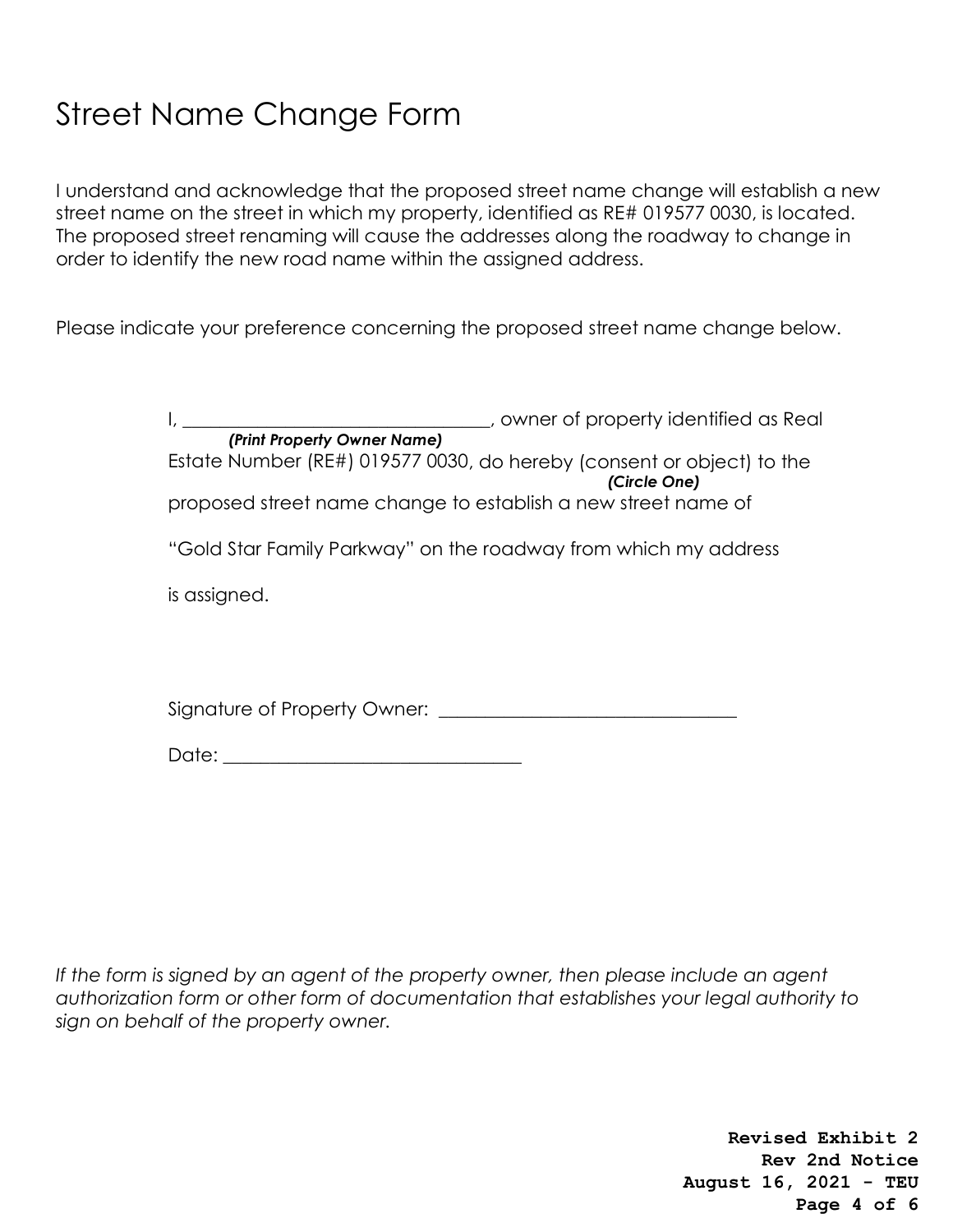

# City of Jacksonville, Florida

Lenny Curry, Mayor

City Hall at St. James 117 W. Duval St. Jacksonville, FL 32202 (904) 630-CITY www.coj.net

### ONE CITY. ONE JACKSONVILLE.

August 3, 2021

WALTON FLA SEATON OAKS LP C/O WALTON INTERNATIONAL GROUP USA INC 4800 N SCOTTSDALE RD STE 4000 SCOTTSDALE, AZ 85251

#### RE: Street Name Change from Arnold Road to Gold Star Family Parkway (Corrected Ballot)

Dear Property Owner,

Due to a misprint in the second ballot that was sent to you, we are sending you a corrected ballot.

Please be advised that a failure to return this form on or before August 13, 2021, will be deemed as your consent in favor of the proposed street name change.

> Attention: Addressing Section City of Jacksonville Planning and Development Department 214 North Hogan Street, 2<sup>nd</sup> Floor Jacksonville, Florida 32202

If you have any questions or if you are in need of any additional information please contact me by phone at 904-255-8343 or by e-mail at clayw@coj.net.

Sincerely,

hay V hrifesh

Clay Whitfield City Planner Supervisor City of Jacksonville - Planning and Development Department 214 North Hogan Street, 2<sup>nd</sup> Floor Jacksonville, FL 32202

**Revised Exhibit 2 Rev 2nd Notice August 16, 2021 - TEU Page 5 of 6**